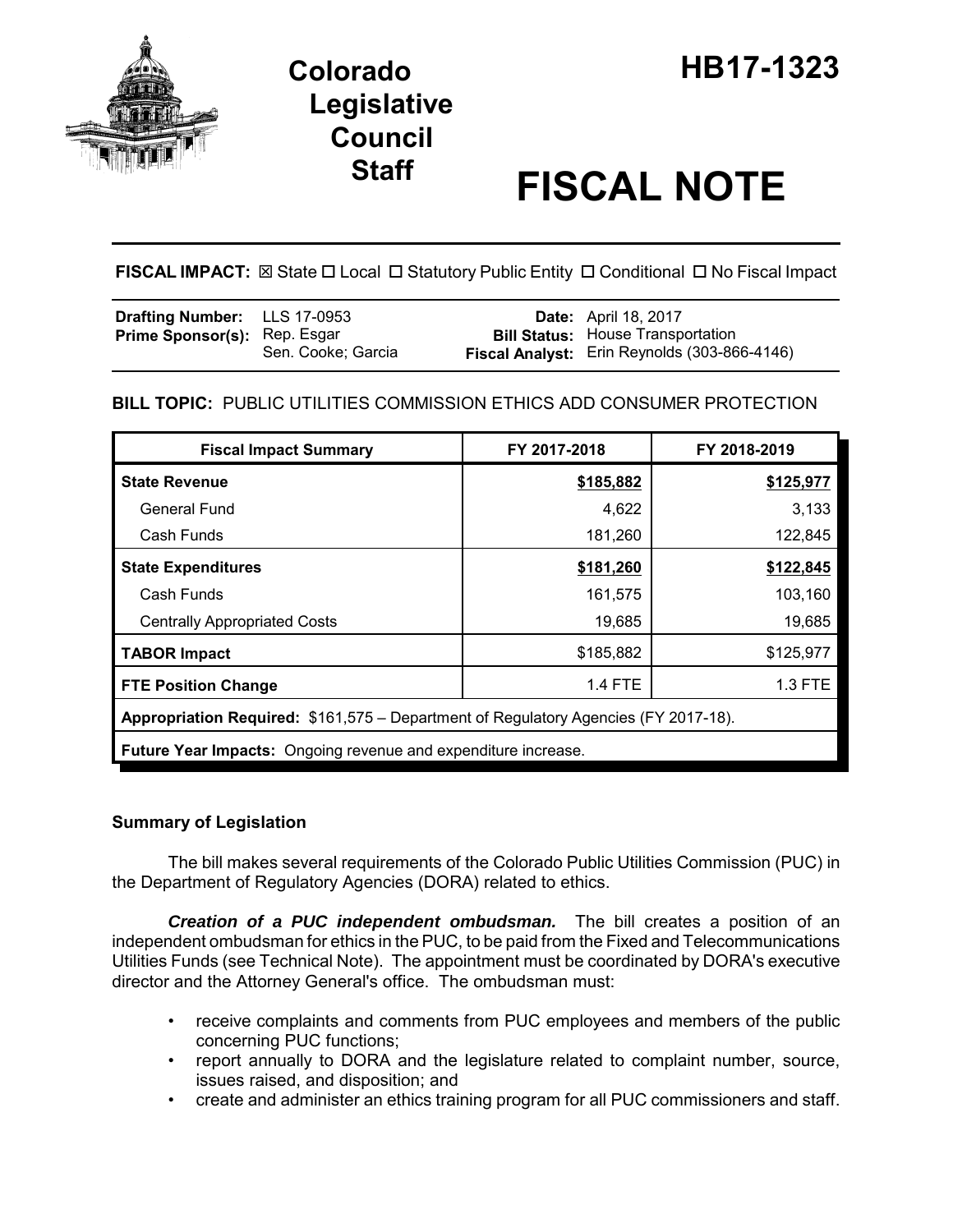April 18, 2017

#### *Commissioner ethics and rule requirements.* Effective July 1, 2017, a commissioner:

- may not be eligible for appointment if he or she has served as an officer or director of any PUC-regulated entity within the immediately preceding four years;
- must not have any official relationship to, or financial interest in, any PUC-regulated entity. A commissioner's office becomes vacant if he or she acquires a financial interest in a person subject to PUC regulation unless he or she divests himself of the interest within a reasonable amount of time.

Additionally, the bill requires the PUC to adopt rules that set forth PUC policy on conflicts of interest, incompatible activities, and limitations on ex parte communications, and require the meetings, conferences, and programs that commissioners and staff may attend to be consistent with these rules.

*Staff training.* The PUC director may authorize PUC employees to undertake training and development opportunities. Specifically, the bill references training with agencies that undertake coordinated activities with the PUC, such as the Colorado Energy Office, the Air Quality Control Commission, the Department of Public Health and Environment, and the Colorado Water Conservation Board.

*Recordings and audits.* The bill requires the PUC director to keep a record of PUC proceedings, and to post audio recordings and other official records as required by law online for public access. DORA's executive director may periodically request a performance audit of the PUC and its staff and operations, to be conducted by the Office of the State Auditor.

#### **State Revenue**

The bill is expected to increase state revenue *by \$185,882 in FY 2017-18 and by \$125,977 in FY 2018-19.* This amount includes the administrative costs incurred by the PUC as a result of this bill as discussed in the State Expenditures section, as well as an additional 3 percent of Fixed and Telecommunications Fund amounts, as discussed below.

*Fixed Utilities Fund and Telecommunications Utilities Fund.* The Fixed Utilities Fund (FUF) and the Telecommunications Utilities Fund (TUF) receive fees assessed against regulated electric, natural gas, and telecommunications utilities at a rate set annually based on the amount needed to cover applicable PUC and other utility regulation expenditures in DORA. The rate is applied to each regulated company's gross intrastate utility operating revenues, as calculated by the Department of Revenue. Whenever additional expenses are incurred against these funds, the assessment must be raised to cover these expenses, plus credit 3 percent to the General Fund as required by state law. The fiscal note has calculated the 3 percent General Fund credit at \$4,622 in FY 2017-18, and \$3,133 in FY 2018-19, assuming that 85 percent of the bill's costs will be paid by the FUF and TUF and the remainder will be paid from the Motor Carrier Cash Fund. See Technical Note.

#### **TABOR Impact**

This bill increases state revenue from fee assessments and a related General Fund credit, which will increase the amount of money required to be refunded under TABOR for FY 2017-18 and FY 2018-19. TABOR refunds are paid out of the General Fund. In years when the state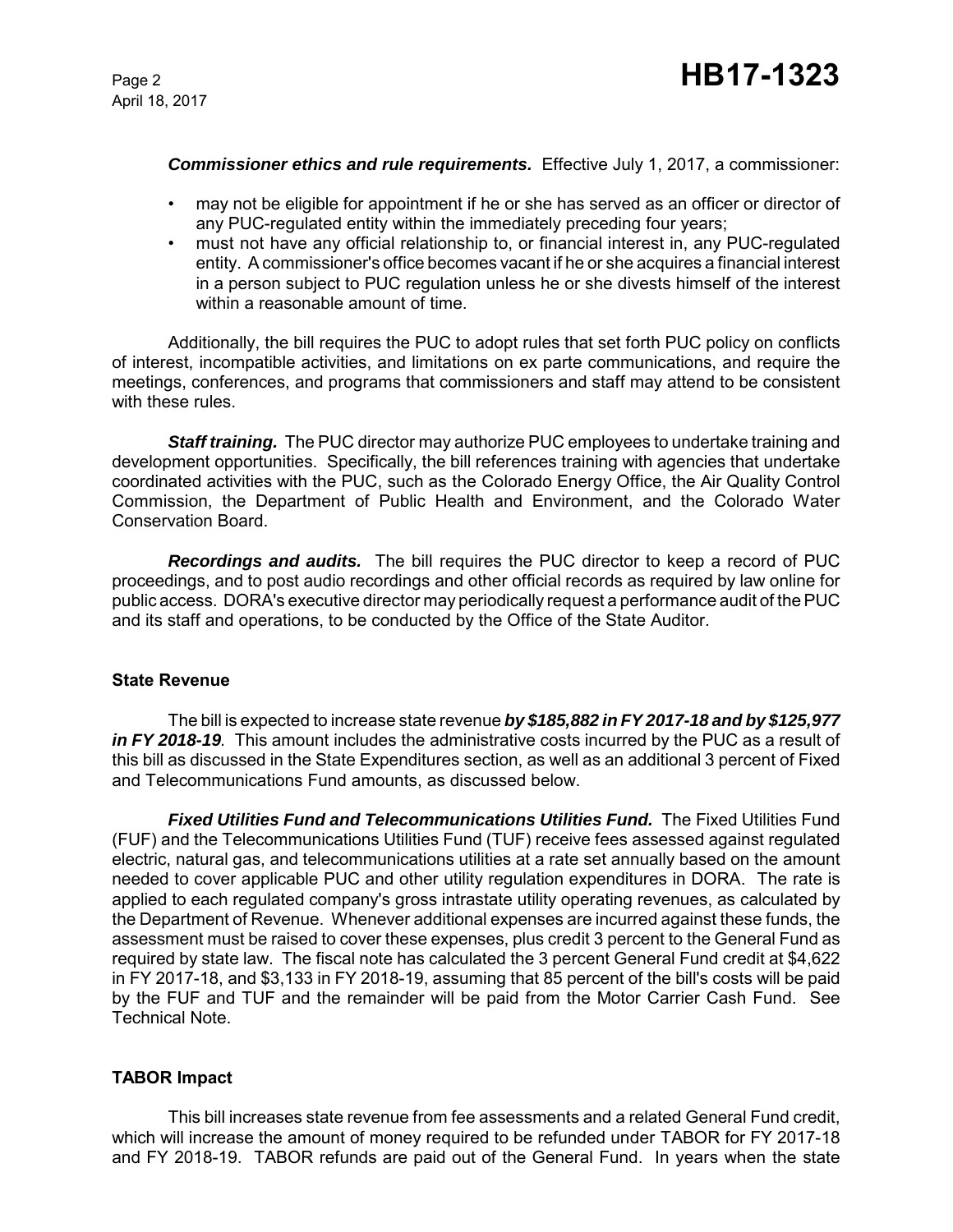collects revenue above the TABOR limit, the increase in General Fund revenue has no net impact on the amount of money available in the General Fund for the budget, as both revenue to the General Fund and the refund obligation increase by equal amounts. However, the increase in cash fund revenue increases the TABOR refund obligation, decreasing the amount of money available in the General Fund for the budget on a dollar-for-dollar basis. In future years when the state does not collect revenue above the TABOR limit, the bill's impact on General Fund revenue will increase money available for the General Fund budget.

#### **State Expenditures**

The bill will increase expenditures in the PUC by \$181,260 and 1.4 FTE in FY 2017-18 and \$122,845 and 1.3 FTE in FY 2018-19 from the FUF, TUF, and Motor Carriers Cash Fund. Expenditures are shown in Table 1 and explained below.

| Table 1. Expenditures Under HB17-1323              |            |                |  |  |  |
|----------------------------------------------------|------------|----------------|--|--|--|
| <b>Cost Components</b>                             | FY 2017-18 | FY 2018-19     |  |  |  |
| <b>Personal Services</b>                           | \$101,925  | \$101,925      |  |  |  |
| <b>PUC FTE</b>                                     | 1.3 FTE    | <b>1.3 FTE</b> |  |  |  |
| <b>Operating Expenses and Capital Outlay Costs</b> | 5,938      | 1,235          |  |  |  |
| <b>Legal Services</b>                              | 22,812     |                |  |  |  |
| <b>LAW FTE</b>                                     | $0.1$ FTE  |                |  |  |  |
| <b>Computer Programming</b>                        | 30,900     |                |  |  |  |
| Centrally Appropriated Costs*                      | 19,685     | 19,685         |  |  |  |
| <b>TOTAL</b>                                       | \$181,260  | \$122,845      |  |  |  |

*\* Centrally appropriated costs are not included in the bill's appropriation.*

*Public Utilities Commission.* Beginning in FY 2017-18, the ombudsman position will require 1.0 FTE, plus administrative staff support of 0.3 FTE per year. Standard capital outlay and operating costs are included. The PUC will also have one-time legal services costs for rulemaking, estimated at 240 hours at the rate of \$95.05 per hour, which necessitates an allocation of 0.1 FTE. The Office of Information Technology will provide 300 hours of one-time computer programming to upgrade the PUC's audio system and web interface, at the rate of \$103 per hour.

*Centrally appropriated costs.* Pursuant to a Joint Budget Committee policy, certain costs associated with this bill are addressed through the annual budget process and centrally appropriated in the Long Bill or supplemental appropriations bills, rather than in this bill. The centrally appropriated costs subject to this policy are estimated in the fiscal note for informational purposes and summarized in Table 2.

| Table 2. Centrally Appropriated Costs Under HB17-1323                |            |            |  |  |  |
|----------------------------------------------------------------------|------------|------------|--|--|--|
| <b>Cost Components</b>                                               | FY 2017-18 | FY 2018-19 |  |  |  |
| Employee Insurance (Health, Life, Dental, and Short-term Disability) | \$10.552   | \$10,552   |  |  |  |
| Supplemental Employee Retirement Payments                            | 9,133      | 9,133      |  |  |  |
| <b>TOTAL</b>                                                         | \$19,685   | \$19,685   |  |  |  |